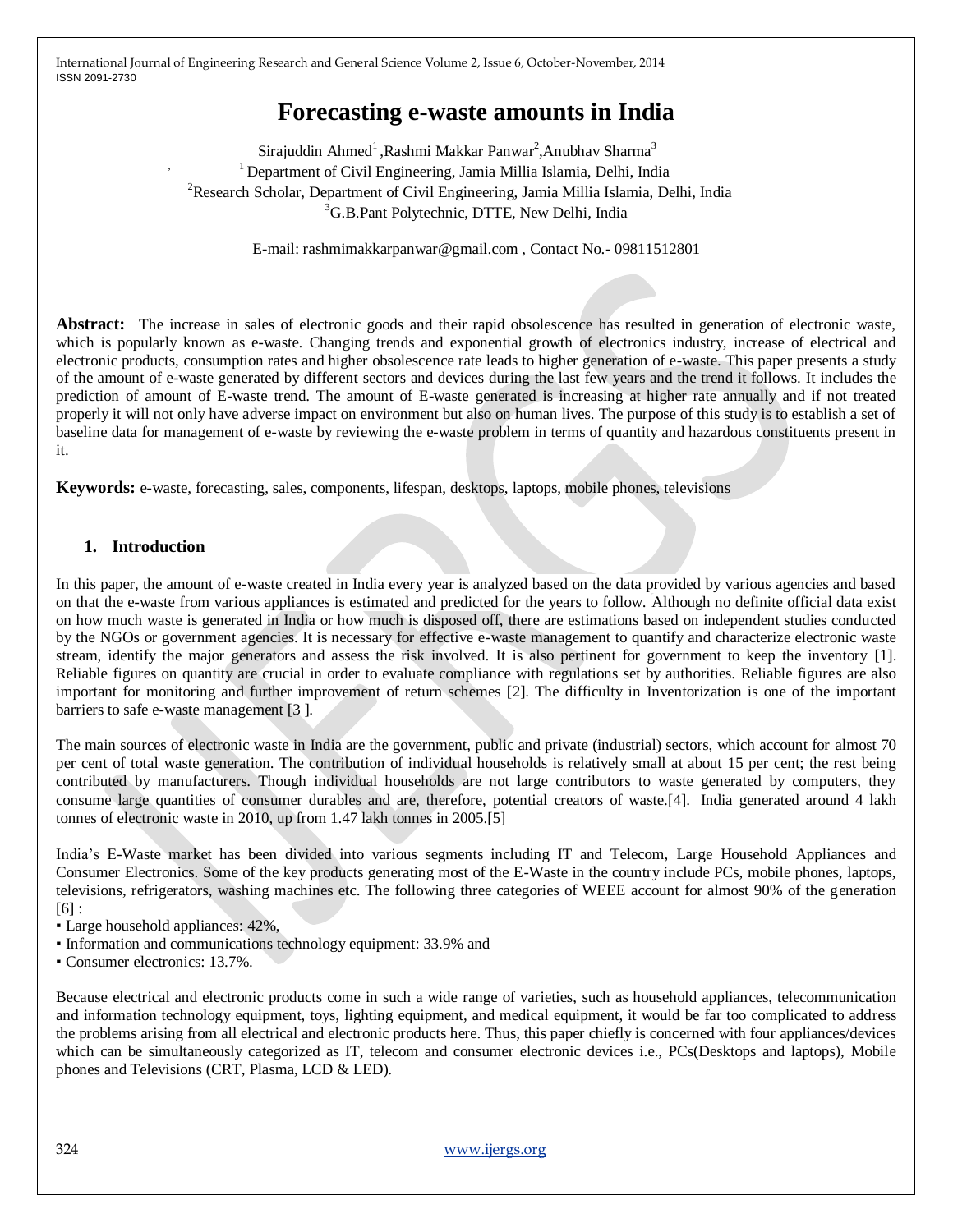## **1.1 Composition of E-waste**

The composition of e-waste is diverse and falls under "hazardous" and "non-hazardous" categories. Broadly, it consists of ferrous and non-ferrous metals, plastics, glass, wood and plywood, printed circuit boards, concrete, ceramics, rubber and other items. Iron and steel constitute about 50% of the waste, followed by plastics (21%), non-ferrous metals (13%) and other constituents. Non-ferrous metals consist of metals like copper, aluminium and precious metals like silver, gold, platinum, palladium and so on [7]. The presence of elements like lead, mercury, arsenic, cadmium, selenium, hexavalent chromium, and flame retardants beyond threshold quantities make e-waste hazardous in nature. It contains over 1000 different substances, many of which are toxic, and creates serious pollution upon disposal [8].

## **1.2 Method used for Forecasting**

The tool used for future prediction of sale values of electronic equipment for the upcoming years is Microsoft Excel. By using regression analysis [9], trendline is extended in a chart beyond the actual data to predict future values. This method is defined to calculate, or predict, a future value [10]of e-waste by using existing values.

The total lifespan of electronic products is equal to the amount of time they are in use. First, we searched for new and updated information on product lifespan. As a result, we developed separate commercial-sector lifespan assumptions for these devices. Though, comprehensively nationally-representative data on the life spans of electronic products, the patterns of use across residential and commercial institutions, and the quantity of electronic products collected for recycling do not yet exist. Then we applied data on the lifespan of electronic products to the sales data to estimate the number and weight of products in use and end-of-life management for each year.

The present work considers the approximation of e-waste generation based on variance in the distribution of

product life span, in the absence of reliable information on actual WEEE arising. After a certain time span (average life time) the endof-life goods are passed on for collection. It is assumed that in the consumption period no losses occur and no conversion of material takes place. By making prediction, this helps to make informed decisions to plan and develop strategies for collection, storage, treatment, disposal and recycling services in order to channel computer waste through environmentally sound waste management system to prevent environmental and public health impacts.

## **1.3 Lifespan of Electronic equipments**

The useful life of consumer electronic products is relatively short, and decreasing as a result of rapid changes in equipment features and capabilities [11]. The lifespan of central processing units in computers dropped from 4 to 6 years in 1997 to 2 years in 2005 [12]. The average life of electronic equipment mentioned above for which the device will operate without getting obsolete is normally different for every equipment [13].

| <b>Device</b> | Avg<br>Lifespan<br>in<br>Years |
|---------------|--------------------------------|
| Desktop       |                                |
| Laptop        |                                |
| Television    | 10                             |
| Mobile phones | 6                              |
| Printer       |                                |

Table 1. Devices and their average life span

But in Indian scenario, the reality is different. The life time of an equipment will depend on the distribution around the equipment average lifetime because equipment are often reused or restored [14].

| Equipment | <b>Years till</b> |                    |  |  |  |  |    |   |  |
|-----------|-------------------|--------------------|--|--|--|--|----|---|--|
|           |                   | the device operate |  |  |  |  |    |   |  |
|           |                   |                    |  |  |  |  | 10 | . |  |
|           |                   |                    |  |  |  |  |    |   |  |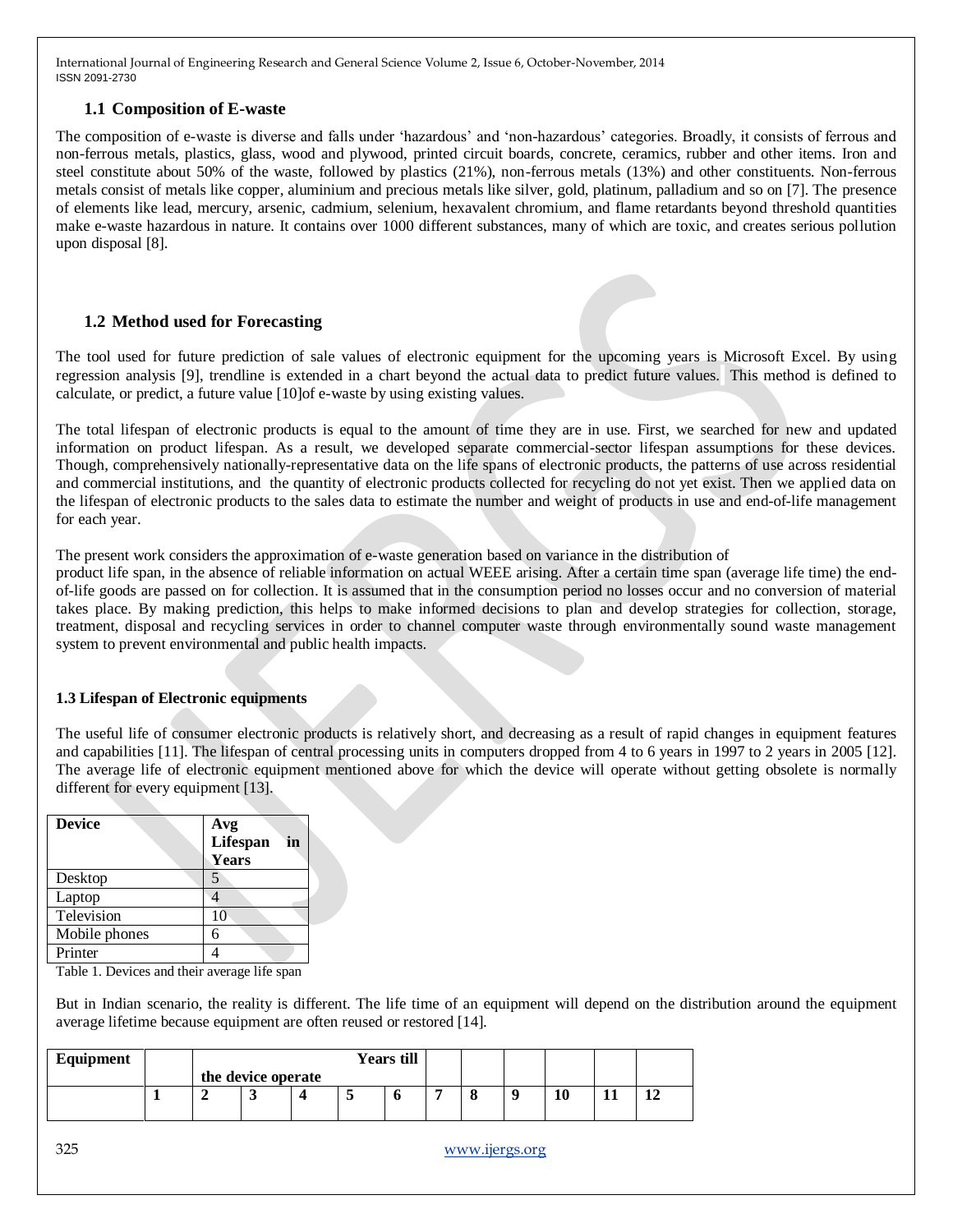| Desktop         |     |     | 25% | 50% | 25% |            |  |     |     |
|-----------------|-----|-----|-----|-----|-----|------------|--|-----|-----|
| Laptop          |     | 10% | 50% | 20% | 20% |            |  |     |     |
| Mobile<br>phone | 25% |     | 25% |     |     | 50<br>$\%$ |  |     |     |
| Television      |     |     |     |     |     |            |  | 60% | 40% |

Table 2 Distribution around equipment average lifetime [15] and [16]

#### **2. Sales and E-waste prediction of Equipments**

#### **2.1. Desktop Computers**

The electronics industry is driven mainly by the computer and computer component sectors with as much as a fifth of its revenues coming from sales of Personal Computers. The huge scale of demand in the market can be observed from the sale of the desktop PCs during the period 2007-2013 as shown in the table below. A shift in the governance systems with e-governance initiatives adopted by the Central and the State Governments, the telecom, banking and education sectors, Small and Medium Enterprises (SMEs) and IT enabled services have been a major factor leading to the vibrancy of consumption in the information technology market

#### **2.1.1. Sales (2007-13) and forecast (till 2016-17)**

| Year | <b>Million</b> |
|------|----------------|
|      | units          |
| 2007 | 5.522          |
| 2008 | 5.28           |
| 2009 | 5.522          |
| 2010 | 6.016          |
| 2011 | 6.71           |
| 2012 | 6.778          |
| 2013 | 5.015          |
| 2014 | 4.212          |
| 2015 | 3.631          |
| 2016 | 3.284          |

Table 3. Sales and forecast for desktops [17]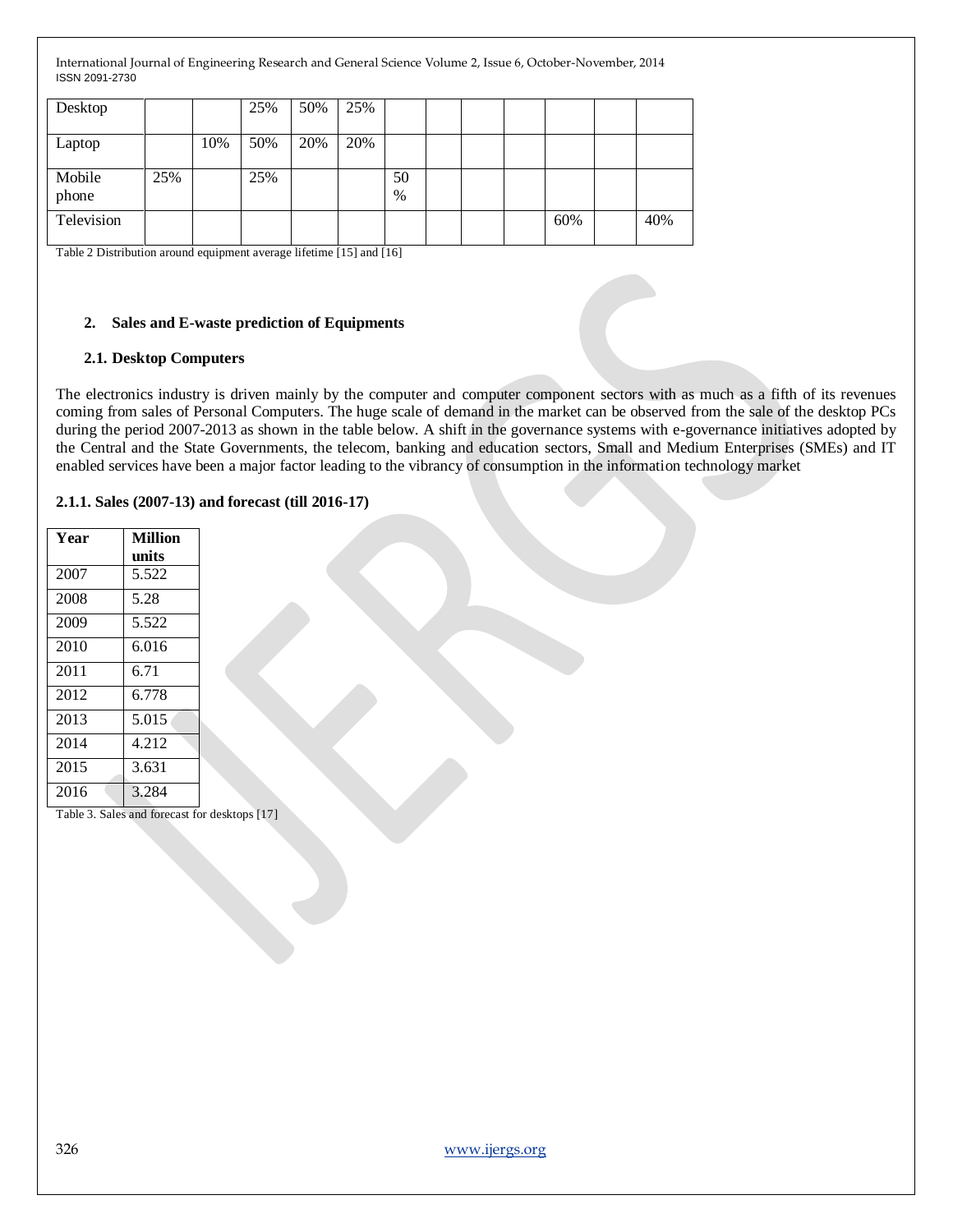

Graph 1.

#### **2.1.2 E-waste generated from Desktop computers**

Based on the distribution of Lifespan [Table 2], sales data [Table 3] and taking the average weight of desktop computers as 9.9kg [18], E-waste generated in Metric Tonne due to desktop computers is estimated till the year 2020.

| Year | Metric  |
|------|---------|
|      | Tonne   |
| 2011 | 54667.8 |
| 2012 | 52272   |
| 2013 | 54667.8 |
| 2014 | 59558.4 |
| 2015 | 66429   |
| 2016 | 67102.2 |
| 2017 | 49648.5 |
| 2018 | 41698.8 |
| 2019 | 35946.9 |
| 2020 | 32511.6 |

Table 4. E-waste generated from Desktops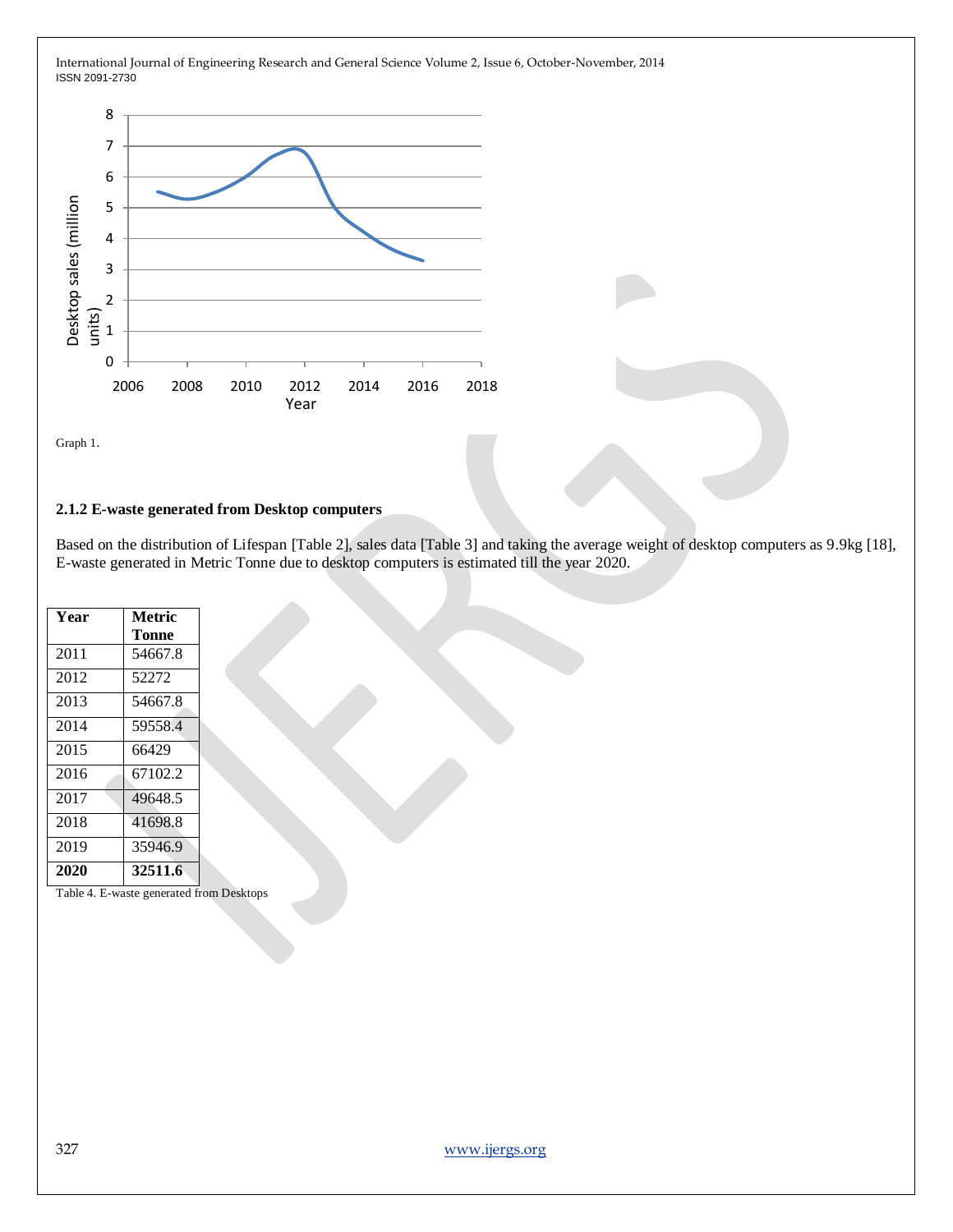

Graph 2.

#### **2.1.3. Hazardous substances in components of desktop computers waste**

| <b>Description</b>  | <b>Weight of material</b> | Gross material by 2020 (MT) |
|---------------------|---------------------------|-----------------------------|
| Plastic             | $2.635$ kg                | 8653                        |
| Lead                | $0.72$ kg                 | 2364                        |
| Mercury             | $0.252$ gm                | 0.827                       |
| Arsenic             | $0.149$ gm                | 0.489                       |
| Cadmium             | $1.077$ gm                | 3.536                       |
| Chromium            | $0.72$ gm                 | 2.364                       |
| Barium              | $3.61$ gm                 | 11.855                      |
| Beryllium           | $1.79$ gm                 | 5.878                       |
| Copper<br>--------- | $0.683$ kg                | 2243                        |

Table 5. [19]

#### **2.2 Laptops**

# **2.2.1. Laptop sales (2007-2016) and forecast (till 2018)**

| Year | <b>Million</b> |
|------|----------------|
|      | units          |
| 2007 | 1.822          |
| 2008 | 1.516          |
| 2009 | 2.508          |
| 2010 | 3.284          |
| 2011 | 4.022          |
| 2012 | 4.421          |
| 2013 | 6.849          |
|      |                |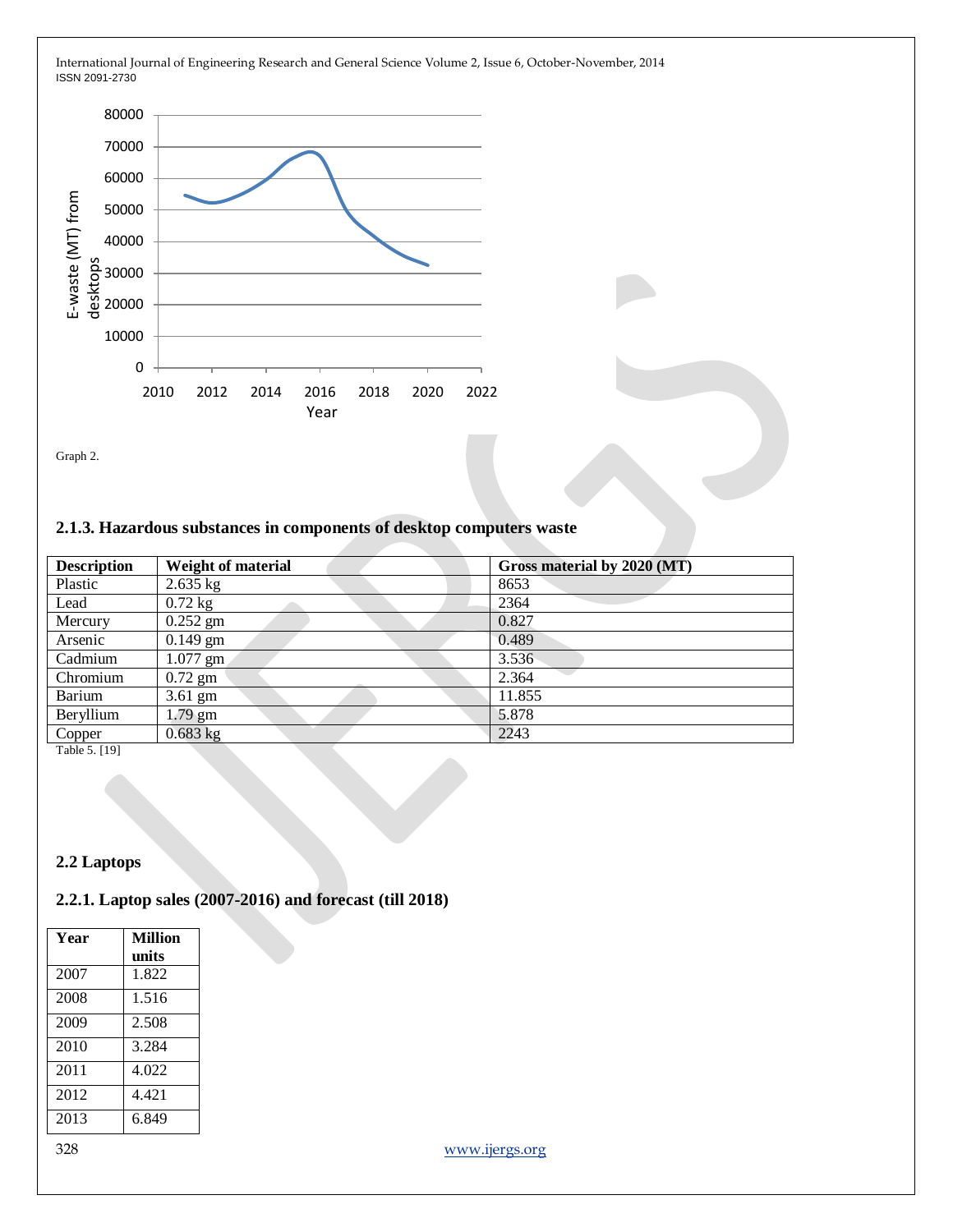

Graph 3.

The Laptop market grew by 55 percent in 2013-14 and the overall sales in the PC market was up by six percent owing to the negative growth of the Desktops [see table  $3 & 6$ ] [17]

# **2.2.2 E-waste generated from Laptops**

Based on the average lifespan distribution[Table 2], sales data [Table 6] and taking the average weight of Laptop PCs as 3.5kg [20], the E-waste generated in Metric tone is estimated till the year 2020.

| Year | <b>Metric</b> |
|------|---------------|
|      | tonne         |
| 2012 | 7875          |
| 2013 | 9971          |
| 2014 | 12640         |
| 2015 | 15248         |
| 2016 | 20673         |
| 2017 | 25290         |
| 2018 | 32360         |
| 2019 | 40367         |
| 2020 | 50769         |
|      |               |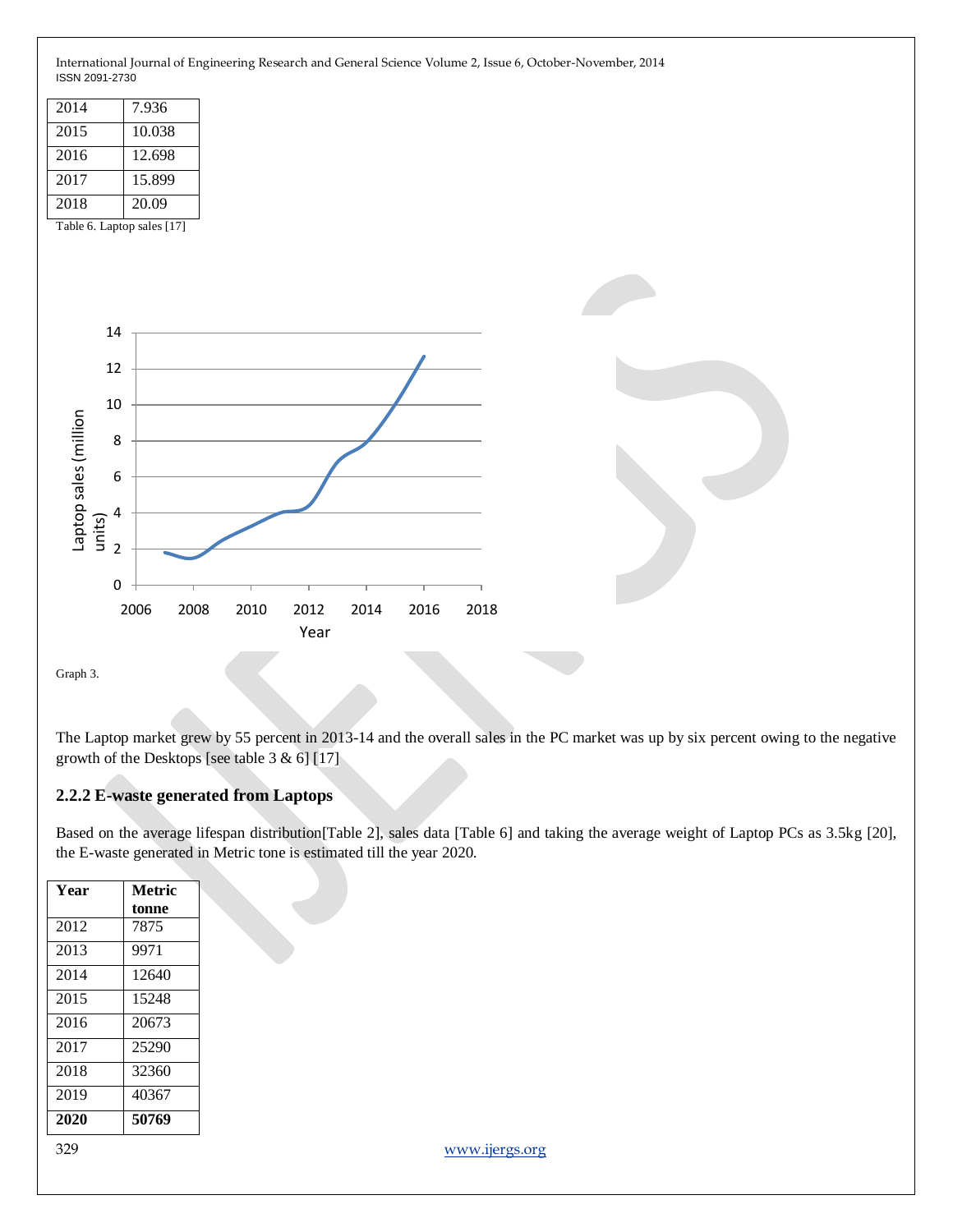Table 7. E-waste from Laptops



Graph 4.

By the end of the year 2020-21, there will be around 15 million computers (Desktops+Laptops) in India and it will take nearly three decades at the current rate of penetration before there is one computer per capita across the nation [21]. It is clear from the research that by 2020, India"s e-waste from old computers (desktop + laptop) will increase by 36% from the 2012 levels with discarded Laptops occupying the major chunk.

| <b>Description</b>                     | <b>Weight of material</b> | Gross material by 2020 (MT) |
|----------------------------------------|---------------------------|-----------------------------|
| Glass                                  | $.382$ kg                 | 5541                        |
| <b>PCB</b>                             | .450kg                    | 6527                        |
| Battery/<br>Transformer/<br>Capacitors | .273kg                    | 3960                        |
| Plastic parts                          | .760kg                    | 11024                       |
| $m + 1$ $A$ $A$ $B$                    |                           |                             |

## **2.2.3 Hazardous substances in components of laptop waste**

Table 8. [22]

## **2.3 Mobile Phones**

The mobile phone phenomenon is unique in the histories of both the telecommunication and consumer electronics markets. In less than a decade, people have adopted mobile phones on a massive scale. This is about three times the size of the television or PC markets. Growth has been fuelled by the spectacular evolution of mobile phone technologies, both in terms of performance and miniaturization. As a result, unlike many other appliances, users change their mobile phones on average every two years. Consequently, replacement handsets today represent about 80% of all mobile phone purchase [23].

This rapid growth has been possible due to various proactive and positive decisions of the Government and contribution of both by the public and the private sector. The rapid strides in the telecom sector have been facilitated by liberal policies of the Government that provide easy market access for telecom equipment and a fair regulatory framework for offering telecom services to the Indian consumers at affordable prices.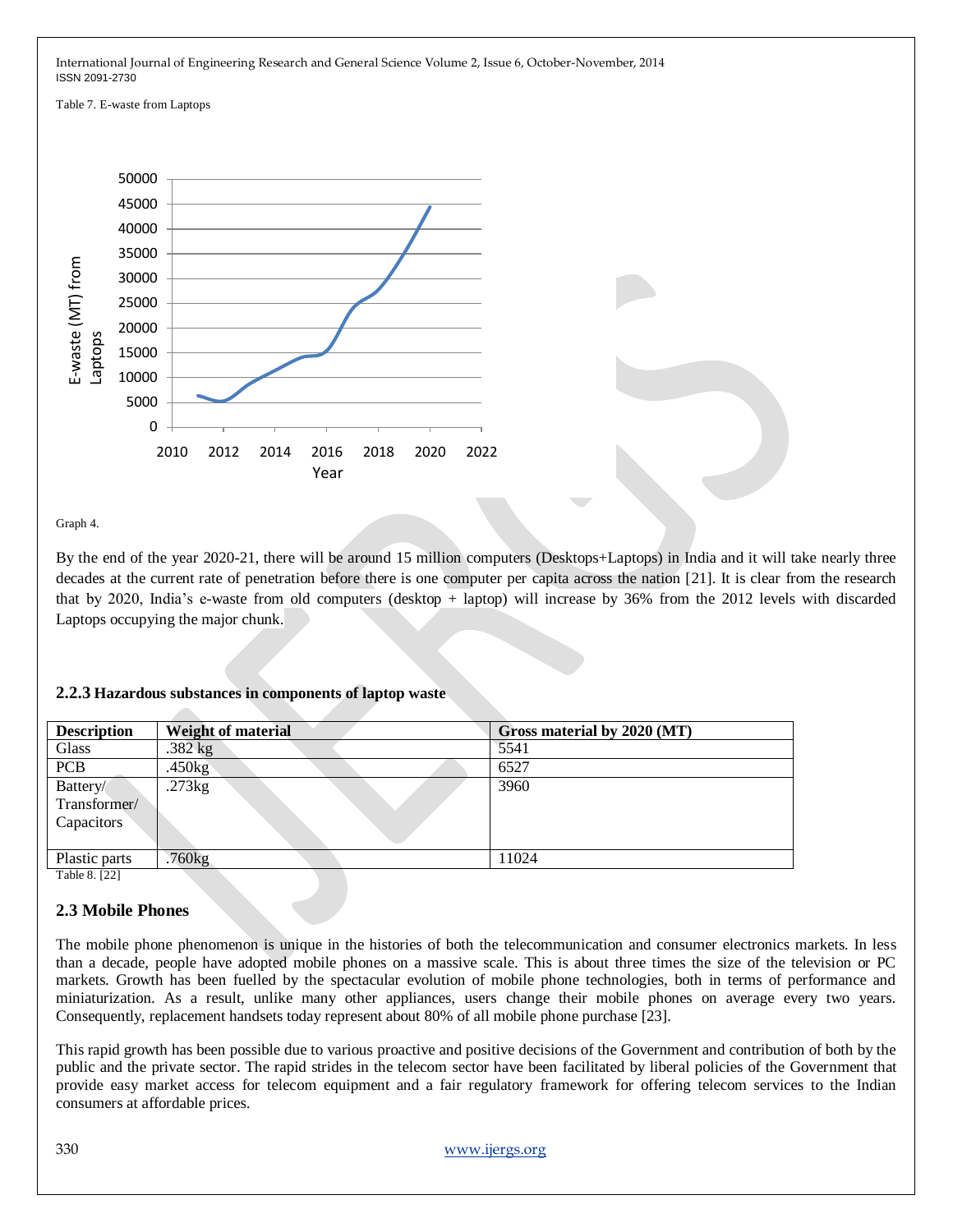#### **2.3.1 SALES (2010-2013) AND FORECAST (TILL 2020)**

The consistent growth in the smartphone market is driven by enhanced consumer preference for smart devices and narrowing price differences. The smartphone penetration in India in quarter 1 of 2014 hovered at 10 per cent [24] and it is expected to grow due to a variety of factors including greater availability of low-cost devices and additional sales emphasis by top-flight vendors on less populous parts of the country. This rapid pace of growth in smartphones is expected to continue in India and is estimated below in table 9.

| Year | <b>Million</b><br>units |
|------|-------------------------|
| 2008 | 94.6                    |
| 2009 | 100.9                   |
| 2010 | 166.5                   |
| 2011 | 213                     |
| 2012 | 231                     |
| 2013 | 251                     |
| 2014 | 278                     |
| 2015 | 303                     |
| 2016 | 326                     |
| 2017 | 348                     |
| 2018 | 368                     |
| 2019 | 386                     |
| 2020 | 403                     |

TABLE 9. SALES FORECAST FOR MOBILE PHONES IN INDIA 1.[24] 2.[25]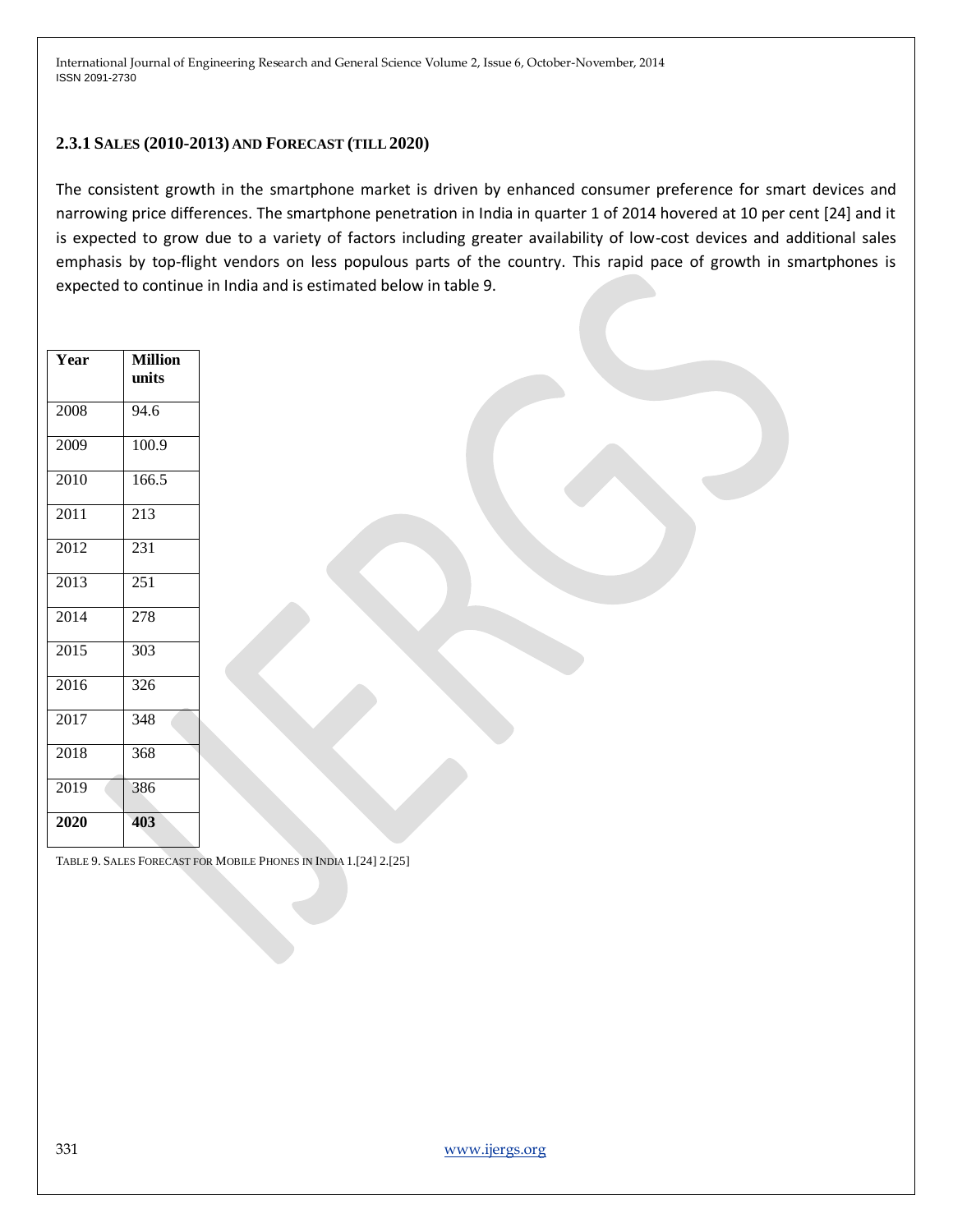

Graph 5

## **2.3.2 E-waste generated from Mobile phones**

| Components of a mobile phone | <b>Constituents</b>                                                                                                                                       |
|------------------------------|-----------------------------------------------------------------------------------------------------------------------------------------------------------|
| Circuit Boards               | Copper, Gold, Lead, Nickel, Zinc, Beryllium, Tantalum and<br>other metals                                                                                 |
| LCD                          | Mercury, plastic and glass                                                                                                                                |
| Rechargeable battery         | Ni-MH and Ni-Cd batteries contain Nickel, cobalt, zinc,<br>cadmium and copper. Li-ion batteries use Lithium metallic<br>oxide and carbon based materials. |

Table 10 Constituents of different components of a mobile phone [26]

Based on the sales data [Table 9], average lifespan [table 2] and taking the average weight as 130 gm [27], E-waste from Mobile phones in India is estimated for the year 2020.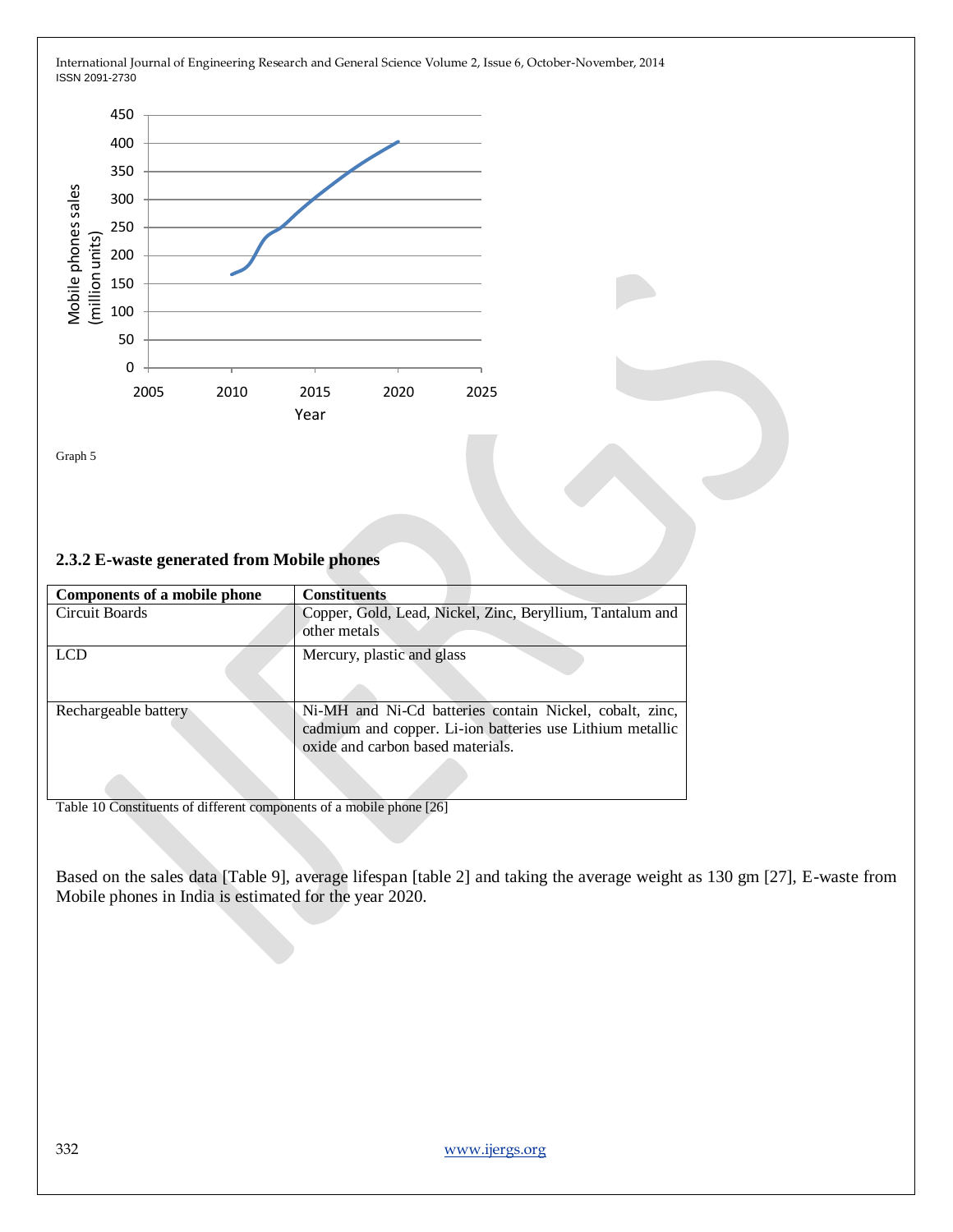| Year | Metric<br>Tonne |
|------|-----------------|
| 2014 | 22919           |
| 2015 | 23101           |
| 2016 | 28827.5         |
| 2017 | 33475           |
| 2018 | 36172.5         |
| 2019 | 38870           |
| 2020 | 41925           |

Table11 E-waste from Mobile phones in India

#### **2.3.3 Hazardous substances in components of mobile phone waste**

| <b>Description</b>                                             | weight of material | weight by<br>Gross<br>(Metric<br>2020<br>Tonne) |
|----------------------------------------------------------------|--------------------|-------------------------------------------------|
| Acrylonitrile butadiene<br>Styrene/Polycarbonate<br>$(ABS-PC)$ | 37.7gm             | 12158                                           |
| Cu and compounds                                               | 19.50gm            | 6289                                            |
| <b>Epoxy Plastics</b>                                          | 11.70gm            | 3773                                            |
| Flame retardant                                                | $1.25$ gm          | 403                                             |
| Nickel                                                         | $1.35$ gm          | 435                                             |
| Zinc                                                           | 1.3gm              | 419                                             |
| Pb, Cd, Hg,                                                    | 1.3gm              | 420                                             |

Table 12 Hazardous waste components in Mobile phone [28]

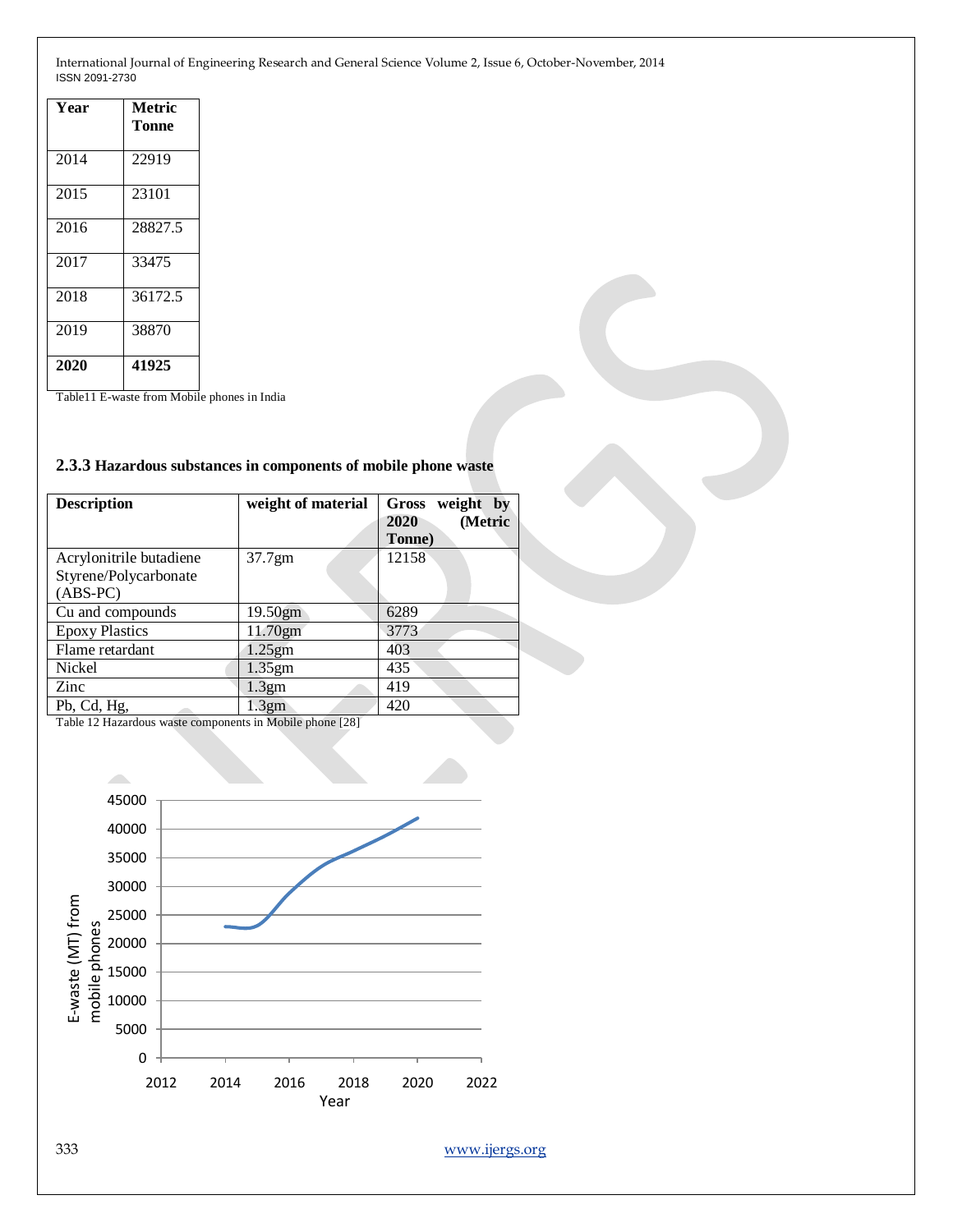Graph 6

# **2.4 Television**

In the television segment, the advent of Liquid Crystal Display (LCD) and plasma screens have altered the concept of the television for viewers. Better technology has meant improved picture quality and a diminishing price difference between the traditional CRT (Cathode Ray Tube) television and the new flat screen LCD television. It has resulted in the popularity of the latter. Moreover, increasing disposable income and the price decline influenced by robust demand has been factoring the growth in this segment.

# **2.4.1 Sales (2000-13) and forecast (2014-2017)**

TVs are the largest contributors to the Consumer durables segment. Introduction of HDTVs is set to drive demand growth from affluent consumers Liquid crystal displays (LCDs). The price decline due to relatively low import duty on LCD panels, higher penetration levels, and the introduction of small entry-size models are key growth drivers. [29].

| Year | <b>Million</b><br>$\mathbf{units}$         |                |
|------|--------------------------------------------|----------------|
|      | 5                                          |                |
| 2000 |                                            |                |
| 2001 | 5.4                                        |                |
| 2002 | 6.7                                        |                |
| 2003 | 8.15                                       |                |
| 2004 | $10$                                       |                |
| 2005 | 10.781                                     |                |
| 2006 | 12                                         |                |
| 2007 | 13.28                                      |                |
| 2008 | 14.53                                      |                |
| 2009 | 15.77                                      |                |
| 2010 | 17.14                                      |                |
| 2011 | 18.45                                      |                |
| 2012 | 19.8                                       |                |
| 2013 | 21.1                                       |                |
| 2014 | 22.4                                       |                |
| 2015 | 23.8                                       |                |
| 2016 | 25.15                                      |                |
| 2017 | 26.6                                       |                |
|      | Table 13. Year wise TV sales in India [29] |                |
| 334  |                                            | www.ijergs.org |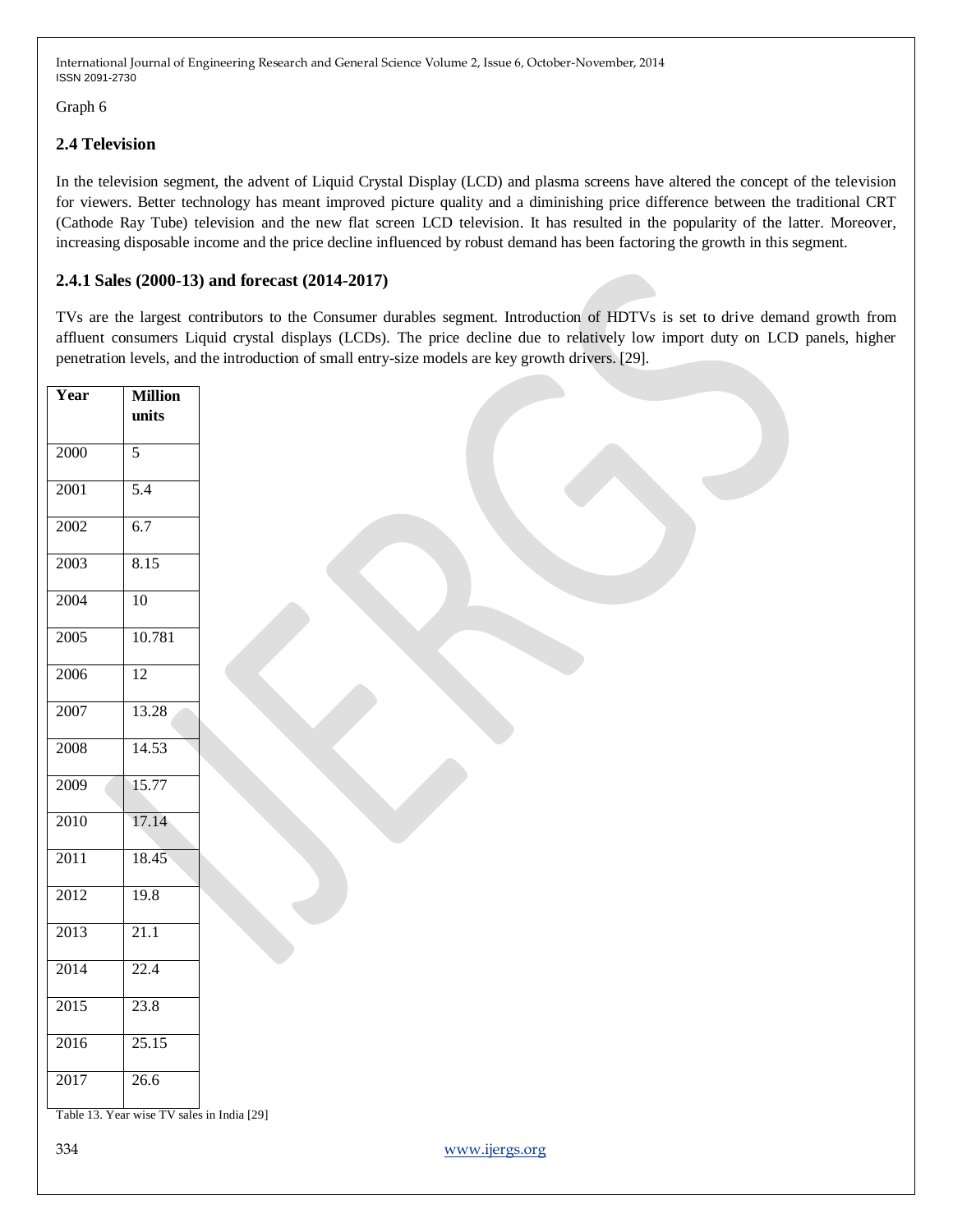

Graph 7

## **2.4.2 E-waste generated from TVs in India**

Televisions are more likely disposed off by the people in case of technological failures as they prefer to exchange with a new one rather than repairing non-functional equipment. The other driving forces for television replacement are to match with latest trends and technology, upgraded features and peer pressure [30]. In case of televisions; a lot of relocation happens to the nearby villages, towns and cities, resulting into repeated cycles of reuse. [30]. As a result, there is a huge gap between the potential e-waste generated and the e-waste actually recycled.

Based on the sales data (see table13), average lifespan distribution (see table 2) and assuming the average weight of television as 15kg [15], the total e-waste generated from televisions in India is estimated till the year 2020-21.

| Year | Metric |  |  |
|------|--------|--|--|
|      | tone   |  |  |
| 2012 | 90300  |  |  |
| 2013 | 105750 |  |  |
| 2014 | 130200 |  |  |
| 2015 | 145800 |  |  |
| 2016 | 168000 |  |  |
| 2017 | 184200 |  |  |
| 2018 | 202770 |  |  |
| 2019 | 221550 |  |  |
| 2020 | 241500 |  |  |

Table 14. E-waste generated in India from TVs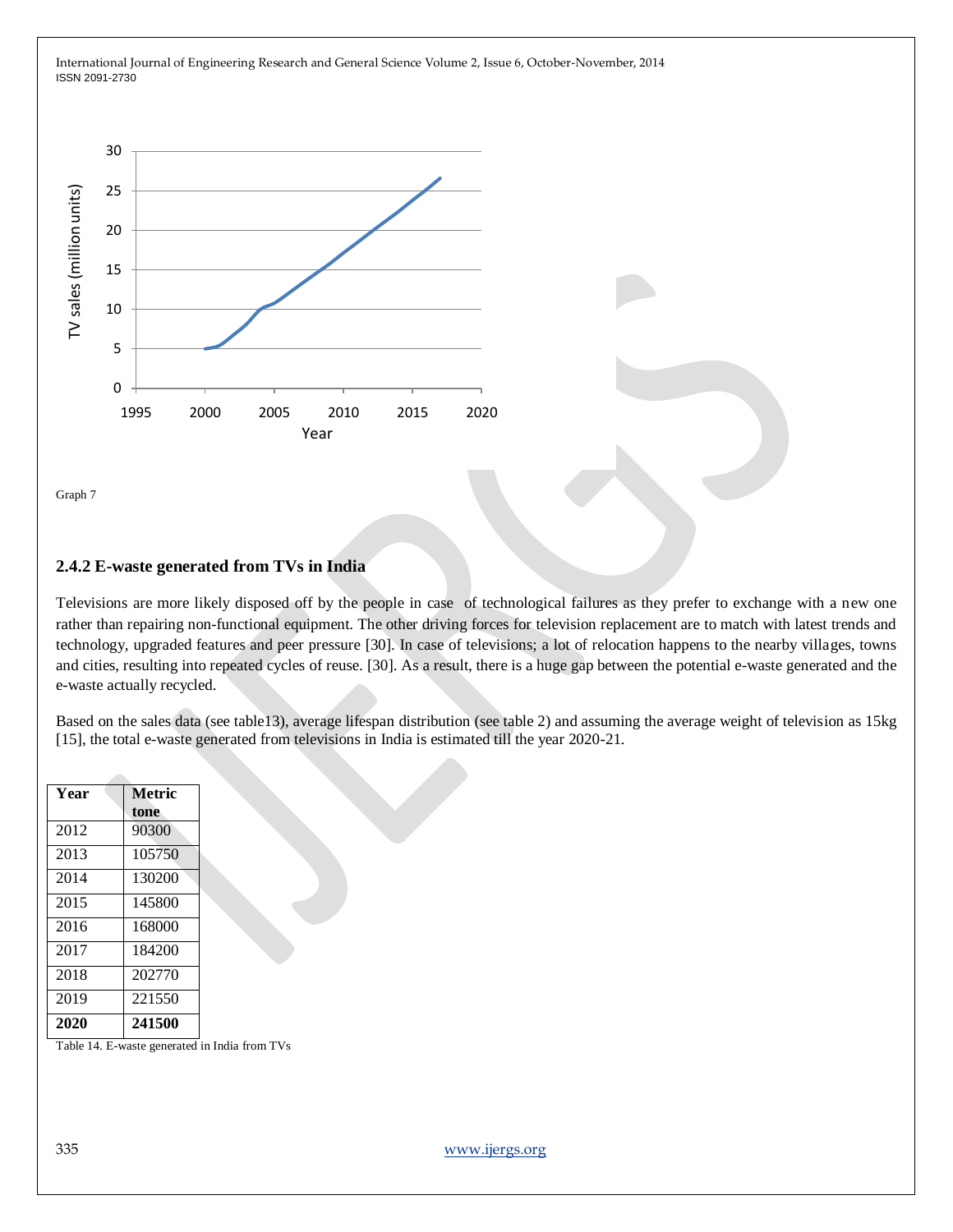

Graph 8

#### **2.4.3 Hazardous substances in components of television waste** [31] [32]

| <b>Description</b> | Weight of material                         | Gross material by 2020 (MT) |  |  |
|--------------------|--------------------------------------------|-----------------------------|--|--|
| Lead               | 1.095kg                                    | 17629.5                     |  |  |
| Copper             | $0.375$ kg                                 | 6037.5                      |  |  |
| Zinc               | 4.5gm                                      | 72.45                       |  |  |
| Cadmium            | $0.15$ gm                                  | 2.415                       |  |  |
|                    |                                            |                             |  |  |
| Plastics           | $4.56 \text{ kg}$                          | 73416                       |  |  |
|                    | Toble 15 Hazardous materials in television |                             |  |  |

Table 15. Hazardous materials in televi

# **3. Results**

## **3.1 Forecast for total E-waste generated annually**

Forecast ( 2014-2020) for the total E-waste and the gross annual E-waste generated from the four electronic devices can be summarized as below:-

| <b>E-waste generated annually (Metric Tonne)</b> |        |        |          |          |          |        |        |
|--------------------------------------------------|--------|--------|----------|----------|----------|--------|--------|
| <b>Device</b>                                    | 2014   | 2015   | 2016     | 2017     | 2018     | 2019   | 2020   |
| Desktop PCs                                      | 59558  | 66429  | 67102    | 49648.5  | 41699    | 35947  | 32511  |
| Laptops                                          | 12640  | 15248  | 20673    | 25290    | 32360    | 40367  | 50769  |
| Mobile phones                                    | 22919  | 23101  | 28827.5  | 33475    | 36172.5  | 38870  | 41925  |
| <b>Televisions</b>                               | 130200 | 145800 | 168000   | 184200   | 202770   | 221550 | 241500 |
| <b>Total</b><br>generated<br><b>E-waste</b>      | 225317 | 250578 | 284602.5 | 292613.5 | 313001.5 | 336734 | 366705 |
| annually                                         |        |        |          |          |          |        |        |

Table 16. Forecast for Total E-waste generated annually from 2014 to 2020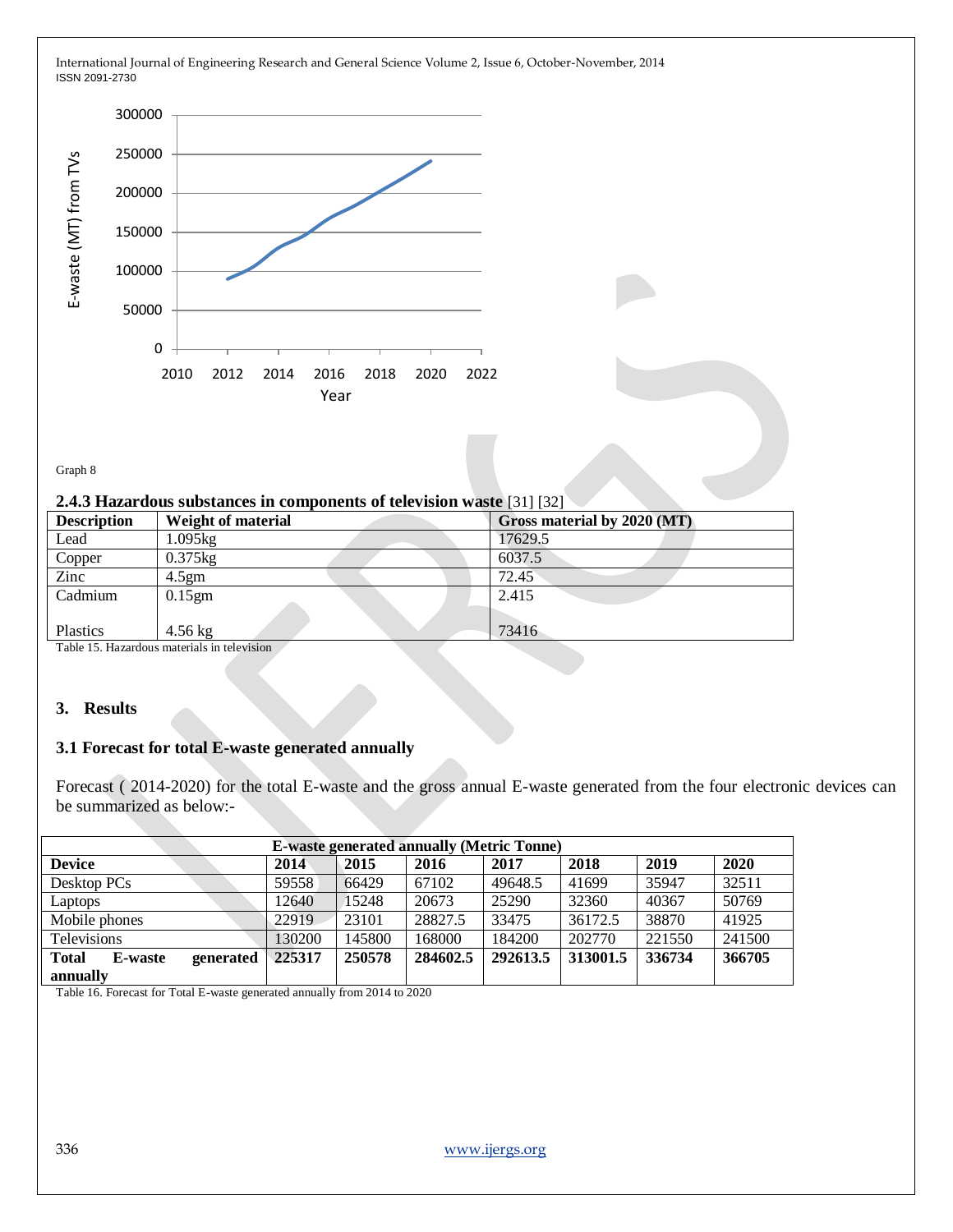

Graph 9

As per the above research, the total E-waste generated [Table 4,7,11,14] from the four electronic devices under study in 2020 is estimated as below:-

| Equipment          | <b>Metric Tonne</b> |
|--------------------|---------------------|
| Desktop PCs        | 32511.6             |
| Laptops            | 40367               |
| Mobile phones      | 41925               |
| <b>Televisions</b> | 241500              |

Table 16. Total E-waste generated in 2020



**3.2 Forecast for the total amount of hazardous material from E-waste in 2020**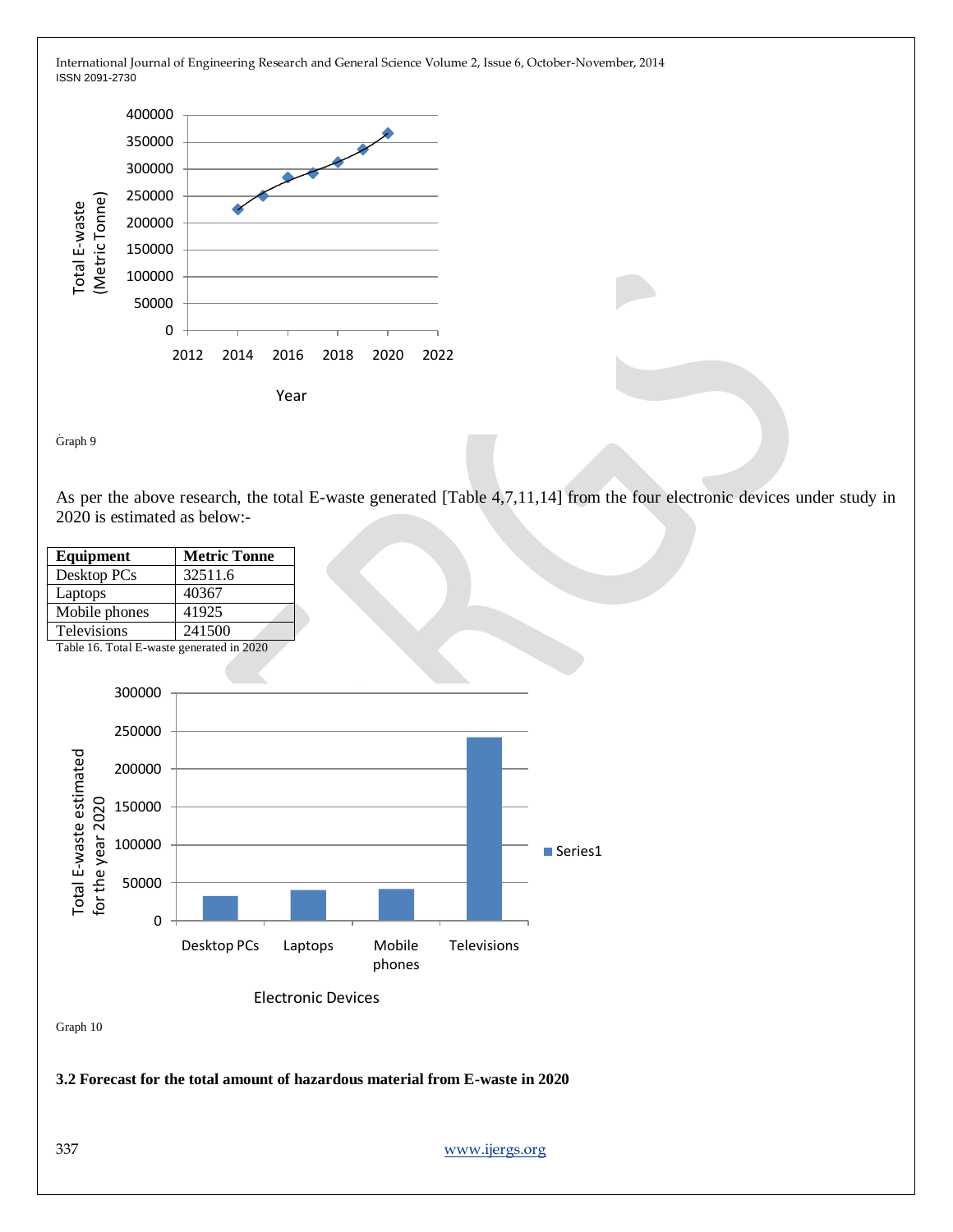Total amount of Hazardous material to be accumulated in 2020 [Table 5,8,12,15] due to the obsolete Desktops, Laptops, Mobile phones and Televisions is estimated as below:-

| <b>Material</b> | <b>Metric Tonne</b> |
|-----------------|---------------------|
| Plastics        | 109024              |
| Copper          | 14569.5             |
| Lead            | 20133.5             |
| Mercury         | 140.5               |
| Cadmium         | 146                 |
| Zinc            | 491                 |

Table17. Total hazardous material (estimated) to be accumulated in 2020



#### **4. Discussions**

As its quite conspicuous from the above study, India is at a crossroads with tremendous growth in the electronics industry but it also faces the exponential growth of electronic waste. The reasons as have been discussed above for prompt generation and obsolesces of E-waste include rapid economic growth, urbanization, industrialization, increased consumerism etc.

The above stated materials [Table 17] are toxic substances that have adverse impacts on human health and the environment if not handled properly. Mercury leaches when certain electronic devices, such as circuit breakers are destroyed. And when Cadmium containing plastics are landfilled, cadmium may leach into the soil and groundwater. Also, significant amounts of lead ion are dissolved from broken lead containing glass, such as the cone glass of cathode ray tubes, gets mixed with acid waters and are a common occurrence in landfills. The most dangerous form of burning E-waste is the open-air burning of plastics in order to recover copper and other metals [33].

High obsolescence of electronic products and the necessity for supporting upgrades compound the problem. Often, these hazards arise due to the improper recycling and disposal processes that are in practice in India. Such offensive practices can have serious aftermath for those staying in proximity to the places where E-waste is recycled or burnt. The real cause of the problem is that the Indian people are still to realize the associations between the cause of generation of E-waste and its effects including detrimental health and environmental effects. The government must also essentially and effectively implement the "e-waste management and handling rules",2011 to address and counter the ever existing pile of e-waste in India.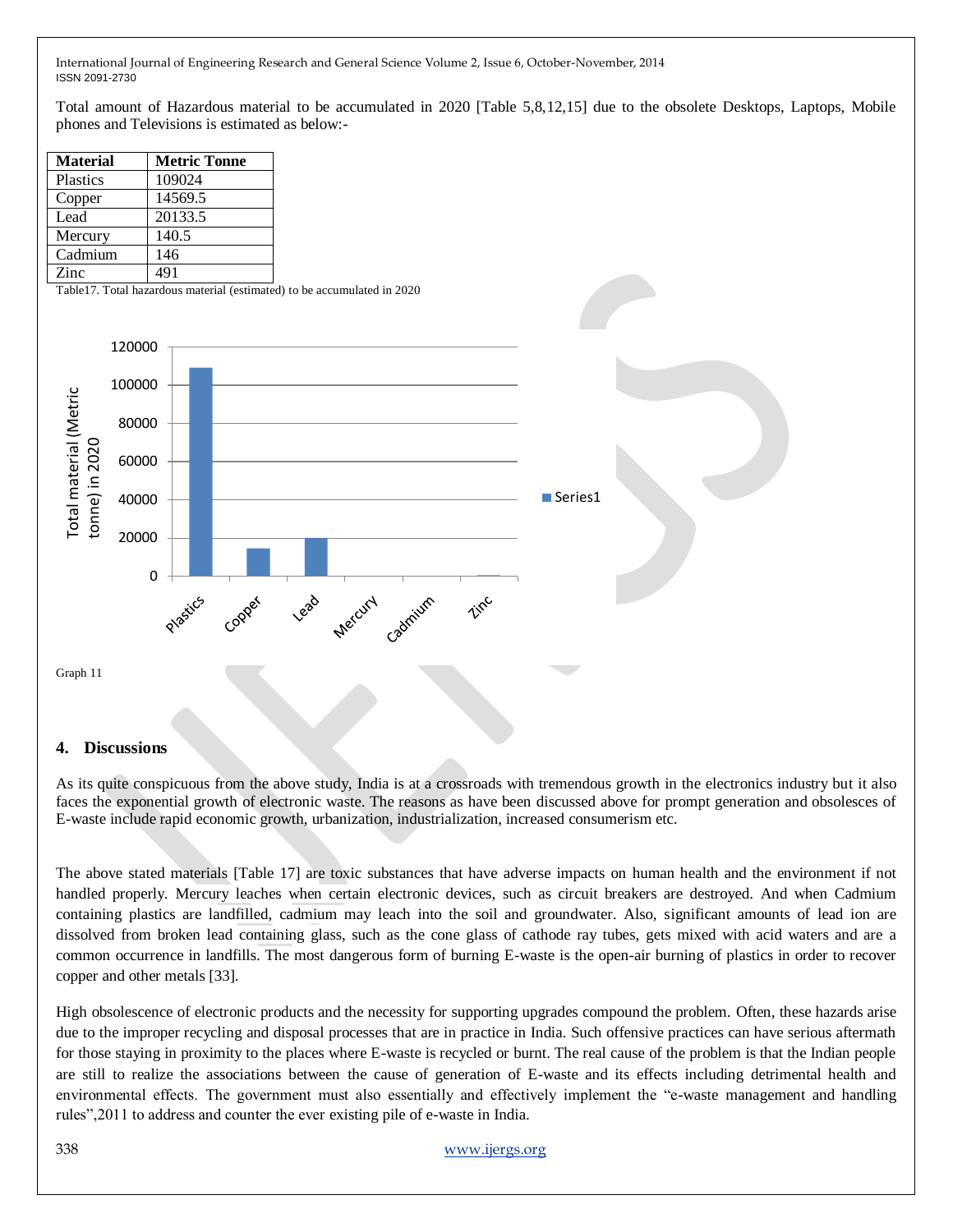## **REFERENCES:**

[1] Research Unit(LARRDIS), "*E-Waste in India',* New Delhi: Rajya Sabha Secretariat, 2011

[2] [www.norden.org](http://www.norden.org/) , "*Methods to measure the amount of WEEE generated', T*temanord, 2009

[3] [www.itu.int/08e-waste](http://www.itu.int/08e-waste) , "*Discussion paper, International Telecommunication Union,* GSR 2011

[4]Satish Sinha, 'Downside of the Digital Revolution', Toxics Link, 28 December2007

[5]. CAG report, "E Waste in India", Rajya Sabha, New Delhi, 2011

[6] Santhanam Needhidasan, Melvin Samuel and Ramalingam Chidambaram**,** Journal of Environmental Health Science & Engineering 2014, 12:36

[8]. Basel Action Network (BAN) and Silicon Valley Toxics Coalition (SVTC), 'Exporting Harm: The High-Tech Thrashing of Asia', February 25, 2002

[9]. Dr. C. Lightner, Fayetteville State University, "Forecasting Techniques, Chapter 16", Oct 2009

[10]. Cuddington J.T. and Khindanova I., "Integrating Financial Statement Modeling and Sales Forecasting Using EViews", Journal of Applied Business and Economics, 2011.

[11] Hai-Yong Kang and Julie M. Schoenung, "Electronic waste recycling: A review of U.S. infrastructure and technology options", 2005

[12]. Babu R, Parande AK, Basha AC, "Electrical and electronic waste: a global environmental problem", 2007

[13]. International Journal of Engineering Research and General Science Volume 2, Issue 4, June-July, 2014 ISSN 2091-2730

[14]. Dimitrakakis E et al, "Creation of Optimum Knowledge Bank on E-Waste Management in India", EuropeAid Asia Pro Eco programme, 2005

[15]. IRGSSA, "Management, handling and practices of E-waste recycling in Delhi", India, 2004

[16].Neelu Jain and Pamela Chawla, Int. J. of Emerging Technology and Advanced Engineering, Vol.2, Issue 3, March 2012

[17]. MAIT, 'IT industry performance annual reports' 2007-2013, India.

[18]. Eugster, Hischier et al. "Key Environmental Impacts of the Chinese EEE-Industry: A Life Cycle Assessment Study" 2007. [19] Silicon Valley Toxics Coalition, "Toxic TVs and Poison PCs", June 1999

[20] [SWICO Recycling Guarantee 2006](http://ewasteguide.info/activity_report_2005) / ecoinvent vol 2.0

[21] Neelu Jain and Pamela Chawla[, Int. J. of Environmental Technology and Management,](http://www.inderscience.com/jhome.php?jcode=ijetm) [Vol.17, No.2/3/4,](http://www.inderscience.com/info/inarticletoc.php?jcode=ijetm&year=2014&vol=17&issue=2/3/4) pp.237 – 251, 2014

- [22]. AEA Technology, "WEEE & Hazardous waste Part 2" June 2006
- [23]. Alcatel Telecommunications Review, "Understanding the Mobile Phone Market Drivers", 2003-04
- [24]. IDC Worldwide Quarterly Mobile Phone Tracker report, March, 2013
- [25]. Indian Mobile Market Dynamics and Forecast (2008-2013), August 2009
- [26] USEPA, 'The Life Cycle of a Cell Phone', 2003 www.ewasteguide.info
- [27] MPPI (Mobile Phone Partnership Initiative), "Conference of the Parties to the Basel Convention", 2002

339 [www.ijergs.org](http://www.ijergs.org/) [28]. Basel Action Network, "Mobile Toxic Waste: Recent Findings on the Toxicity of End-of-Life Cell Phones", April 2004